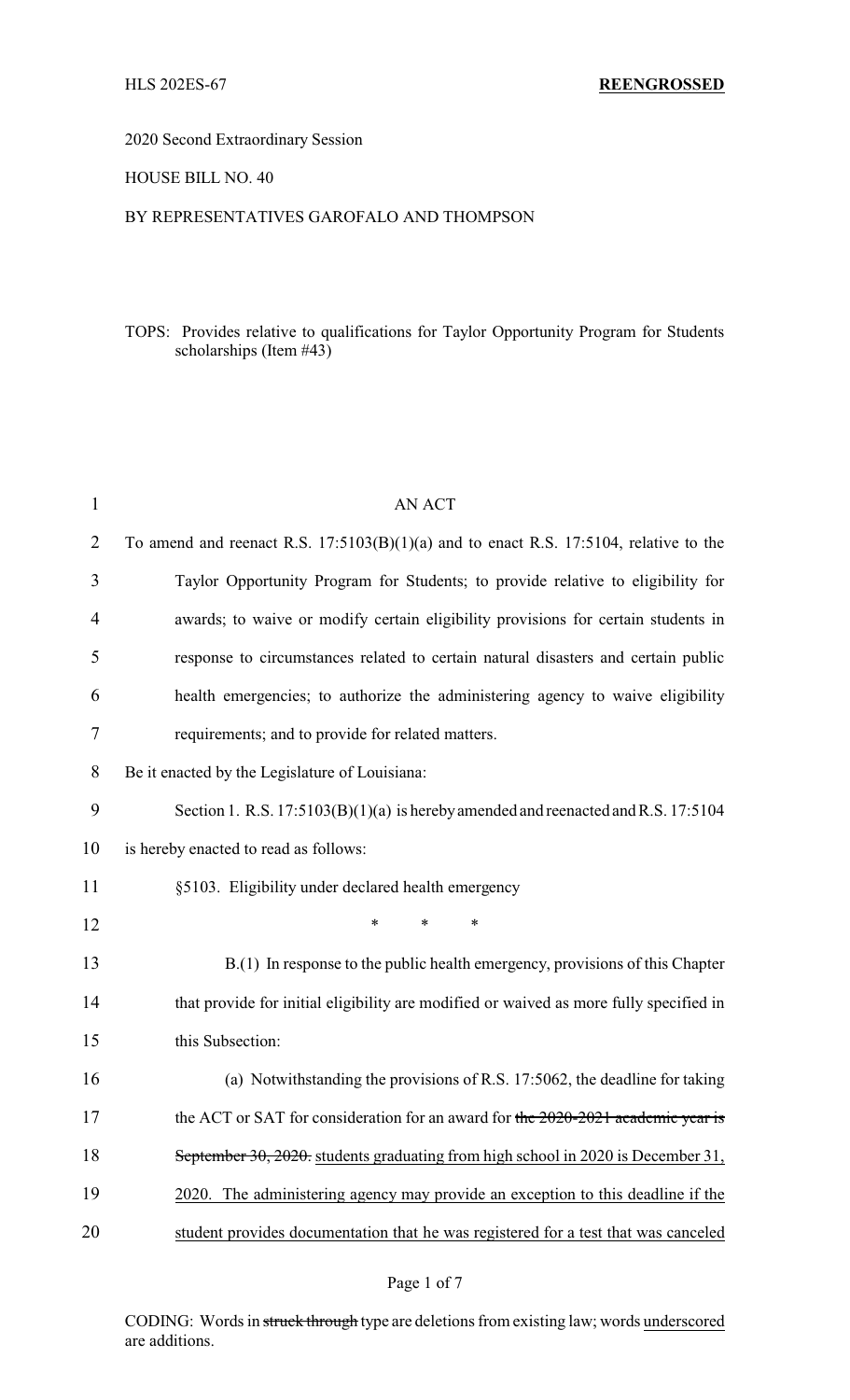| $\mathbf{1}$   | due to COVID-19 and was unable to schedule a test before the deadline due to           |
|----------------|----------------------------------------------------------------------------------------|
| $\overline{2}$ | circumstances beyond his control as determined by the administering agency. The        |
| 3              | administering agency shall not reduce the time period of eligibility for the award, as |
| $\overline{4}$ | set forth in R.S. 17:5002, of an applicant who qualifies for an award pursuant to      |
| 5              | authority granted by this Subparagraph. The initial award or upgraded award shall      |
| 6              | be paid for the first time beginning with the semester during which the qualifying     |
| 7              | score was achieved.                                                                    |
| 8              | $\ast$<br>*<br>$\ast$                                                                  |
| 9              | §5104. Eligibility for students impacted by Hurricane Laura                            |
| 10             | A. The legislature finds that due to the effects of Hurricane Laura, it is in the      |
| 11             | best interest of the people of the state that initial and continuing eligibility       |
| 12             | requirements established in Part I of this Chapter for awards pursuant to the Taylor   |
| 13             | Opportunity Program for Students be modified as provided by this Section.              |
| 14             | Provisions of this Chapter that provide for initial eligibility are<br>B(1)            |
| 15             | modified or waived as more fully specified in this Subsection:                         |
| 16             | (a) Notwithstanding the provisions of R.S. 17:5062, the deadline for taking            |
| 17             | the ACT or SAT for students graduating from high school in 2020 is December 31,        |
| 18             | 2020. The administering agency may provide an exception to this deadline if the        |
| 19             | student provides documentation that he was registered for a test that was canceled     |
| 20             | due to Hurricane Laura and was unable to schedule a test before the deadline due to    |
| 21             | circumstances beyond his control as determined by the administering agency. The        |
| 22             | administering agency shall not reduce the time period of eligibility for the award, as |
| 23             | set forth in R.S. 17:5002, of an applicant who qualifies for an award pursuant to the  |
| 24             | authority granted by this Subparagraph. The initial award or upgraded award shall      |
| 25             | be paid for the first time beginning with the semester during which the qualifying     |
| 26             | score was achieved.                                                                    |
| 27             | A student who is certified by his principal to have graduated during the<br>(b)        |
| 28             | 2020-2021 school year from an eligible out-of-state high school shall not be required  |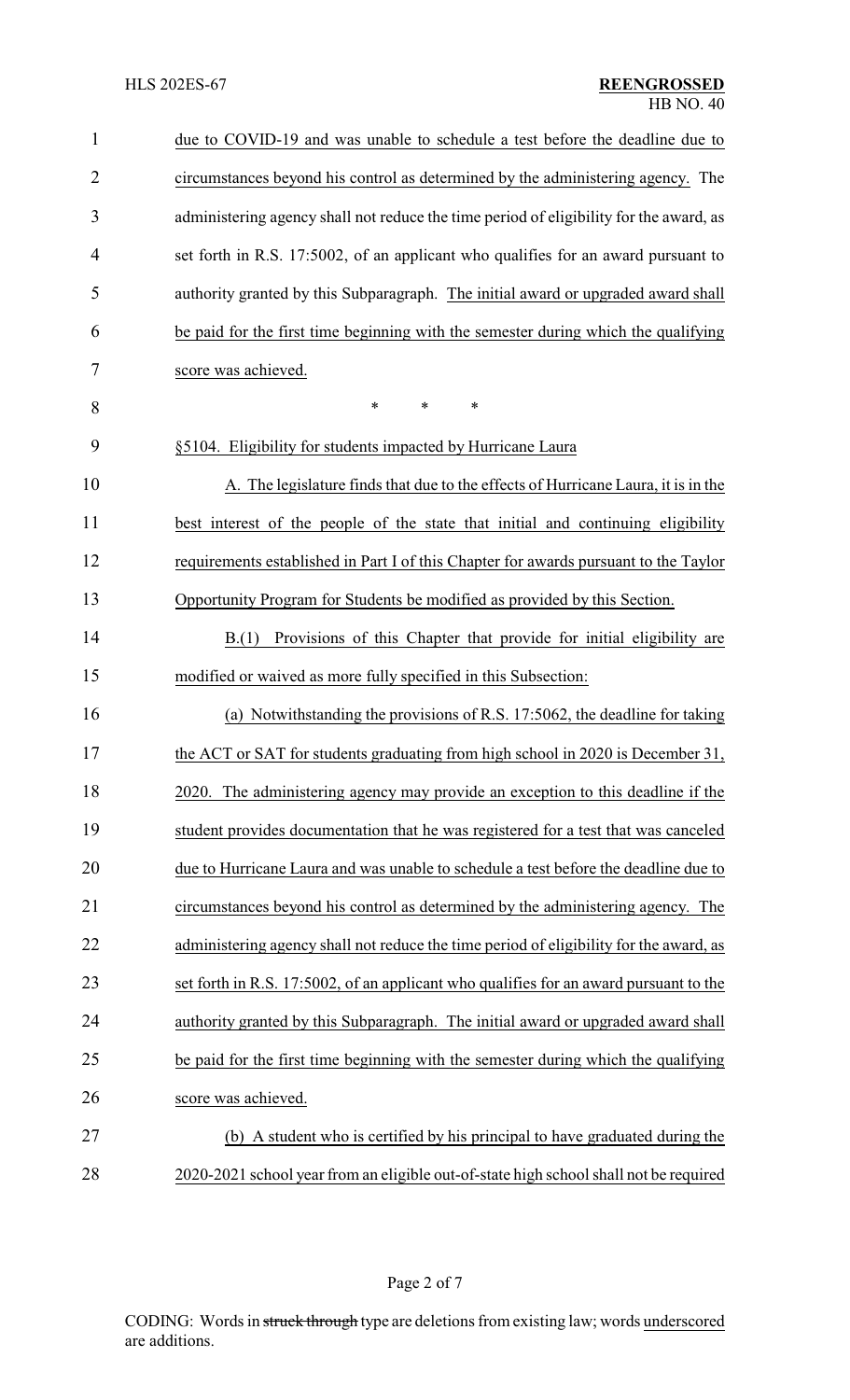| $\mathbf{1}$   | to have a higher minimum composite score on the ACT than required by R.S.                |
|----------------|------------------------------------------------------------------------------------------|
| $\overline{2}$ | 17:5024 for a student who graduates from an eligible Louisiana high school.              |
| 3              | (c) The requirement that a student complete a core curriculum shall be                   |
| 4              | waived upon proper documentation by his principal that failure to comply is due          |
| 5              | solely to the fact that required courses were not available to the student at the school |
| 6              | attended.                                                                                |
| 7              | (d)(i) A dependent or independent student shall be deemed to meet program                |
| 8              | residency requirements if he actually resided in Louisiana during his entire eleventh    |
| 9              | grade year and was enrolled for such time in an eligible Louisiana high school or, for   |
| 10             | a dependent student, if he has a parent or court-ordered custodian who actually          |
| 11             | resided in an affected parish for at least the twelve months prior to August 26, 2020.   |
| 12             | A parent or court-ordered custodian of a dependent student who is<br>(ii)                |
| 13             | eligible for a program award pursuant to the provisions of R.S. 17:5029, relative to     |
| 14             | students who graduate from certain out-of-state high schools, and who was displaced      |
| 15             | as a resident from an affected parish shall be deemed to meet residency requirements     |
| 16             | if the parent or court-ordered custodian actually resided in Louisiana for at least the  |
| 17             | twelve months prior to August 26, 2020.                                                  |
| 18             | (e) A student who during the 2020-2021 school year successfully completes                |
| 19             | at the twelfth grade level a home study program approved by the State Board of           |
| 20             | Elementary and Secondary Education, referred to in this Subsection as the "state         |
| 21             | board", shall be eligible for a program award by complying with the provisions of        |
| 22             | R.S. 17:5029 relative to certain home study students. In such case, the requirement      |
| 23             | that the student, if ever enrolled in an eligible Louisiana high school, begin the       |
| 24             | program no later than the end of the tenth grade is waived.                              |
| 25             | The provisions of this Subsection shall apply only to a student who, on<br>(2)           |
| 26             | August 26, 2020, was enrolled in a public or nonpublic high school that is located       |
| 27             | in an affected parish and that has the approval required by Part I of this Chapter for   |
| 28             | program eligibility purposes or who resided in such a parish and was enrolled in a       |
| 29             | home study program approved by the state board.                                          |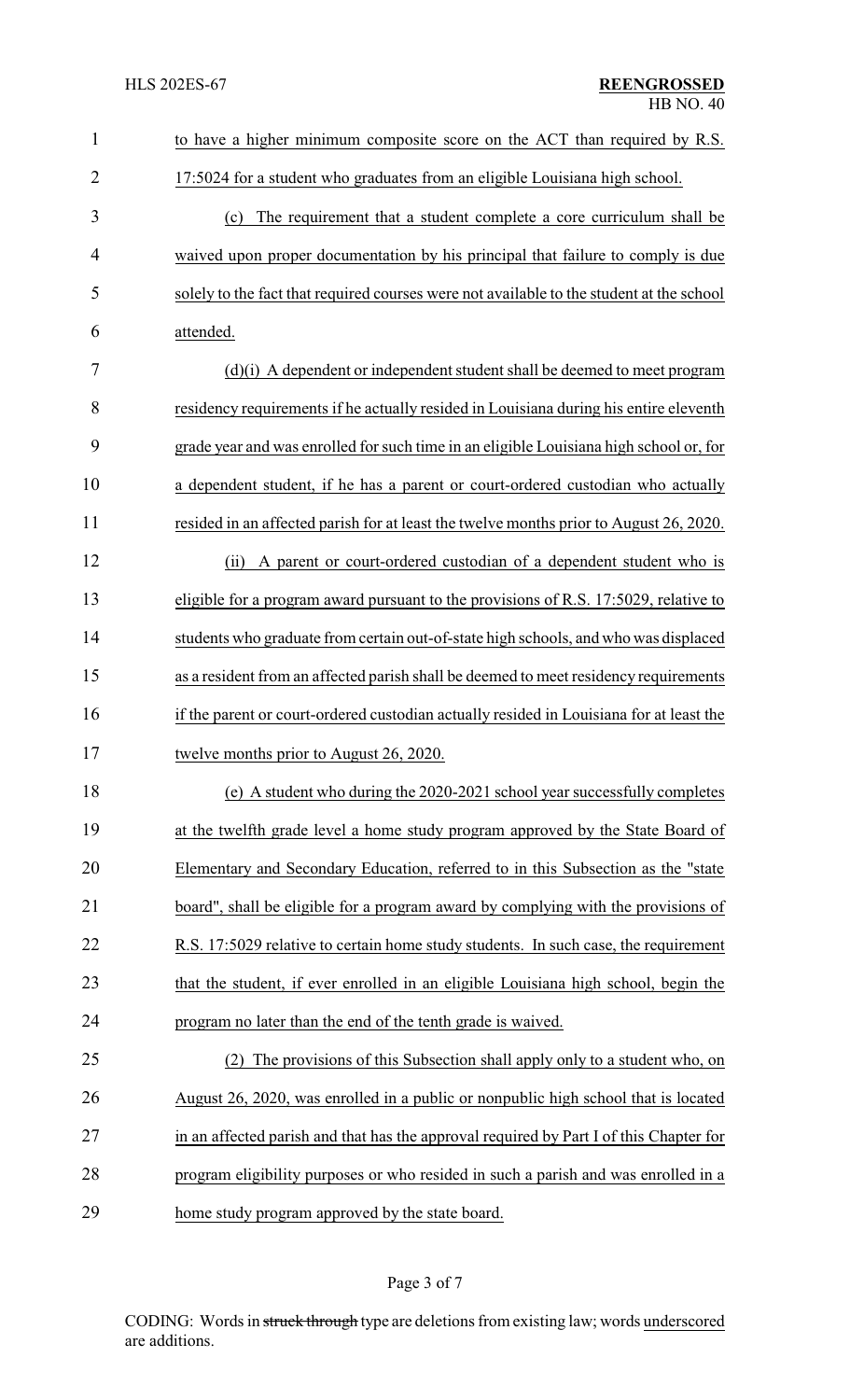| 1              | Provisions of this Chapter relative to continuing eligibility are<br>C.(1)            |
|----------------|---------------------------------------------------------------------------------------|
| $\overline{2}$ | modified or waived with respect to the 2020-2021 academic year as more fully          |
| 3              | specified in this Subsection:                                                         |
| 4              | (a) The provisions of R.S. 17:5041 and 5042 requiring a student to make               |
| 5              | steady academic progress and achieve a certain cumulative grade point average are     |
| 6              | waived.                                                                               |
| 7              | (b) For a student whose program award is suspended due to a low grade                 |
| 8              | point average or failure to make steady academic progress, the time periods provided  |
| 9              | in Part I of this Chapter for him to meet such requirements before losing eligibility |
| 10             | shall be extended by one semester for each semester that he is unable to enroll or    |
| 11             | complete.                                                                             |
| 12             | (c) The provisions of R.S. 17:5043 providing that a student's eligibility shall       |
| 13             | be reduced by a semester for each semester that he is enrolled in an out-of-state     |
| 14             | college or university are waived.                                                     |
| 15             | The provisions of this Subsection shall apply only to a person who, on<br>(2)         |
| 16             | August 26, 2020, was eligible for or had a program award and who meets either of      |
| 17             | the following criteria:                                                               |
| 18             | (a) His home of record was in an affected parish. For purposes of this                |
| 19             | Subparagraph, "home of record" means the domiciliary address of a dependent           |
| 20             | student's parent or court-ordered custodian or an independent student's domiciliary   |
| 21             | address.                                                                              |
| 22             | (b) He was enrolled in an eligible college or university in an affected parish.       |
| 23             | D. For purposes of this Section, "affected parish" means Acadia, Allen,               |
| 24             | Beauregard, Caddo, Calcasieu, Cameron, Grant, Jackson, Jefferson Davis, LaSalle,      |
| 25             | Lincoln, Morehouse, Natchitoches, Ouachita, Rapides, Sabine, St. Landry, Union,       |
| 26             | Vermilion, Vernon, or Winn.                                                           |
| 27             | E.(1) The administering agency may waive any provision of Part I of this              |
| 28             | Chapter that imposes a program eligibility requirement that a student cannot comply   |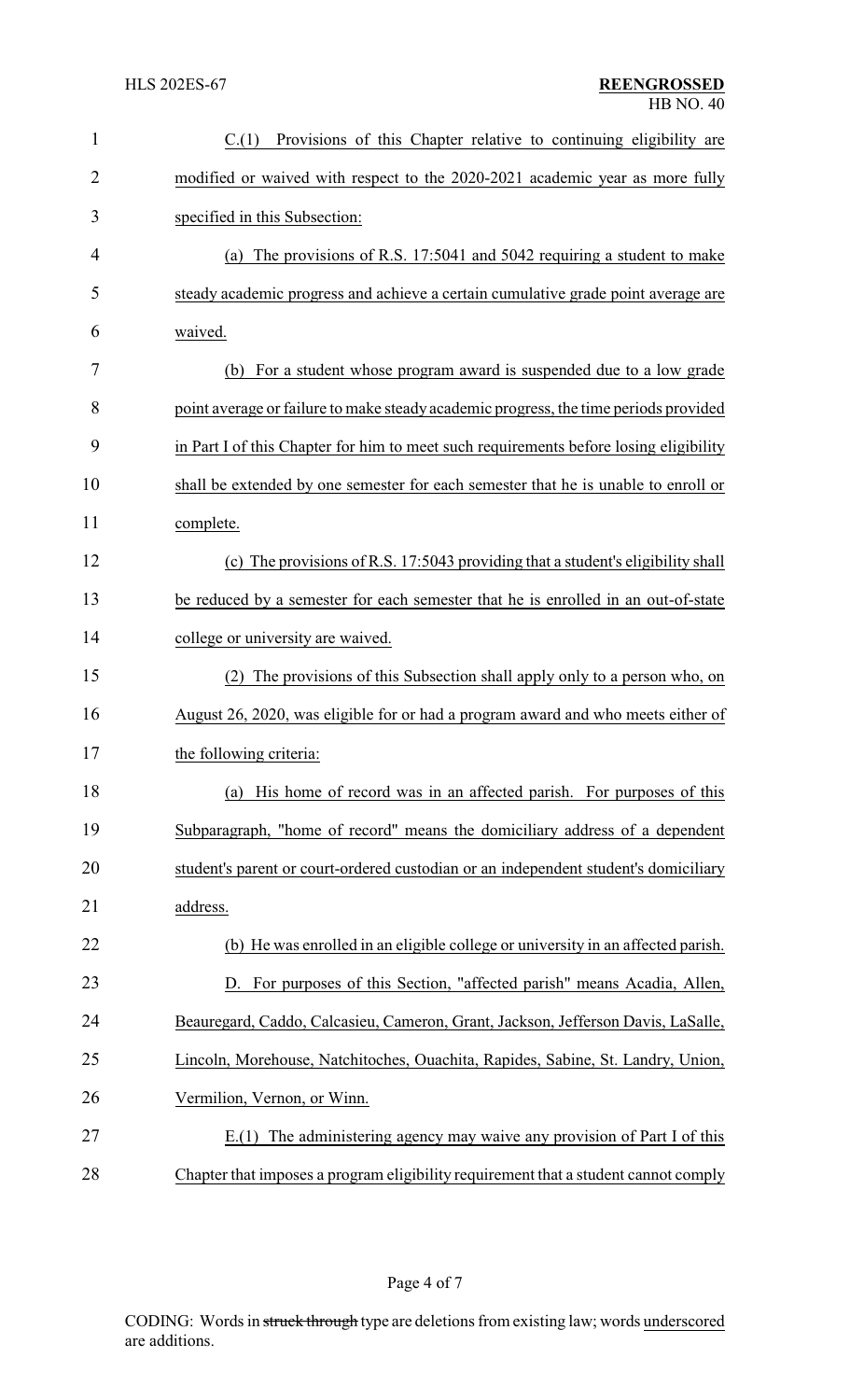| $\mathbf{1}$   | with if it determines that the failure to comply is, more likely than not, due solely to      |
|----------------|-----------------------------------------------------------------------------------------------|
| $\overline{2}$ | the effects of Hurricane Laura.                                                               |
| 3              | The administering agency may waive any provision of Part I of this<br>(2)                     |
| 4              | Chapter that imposes a program eligibility requirement that a student cannot comply           |
| 5              | with if it determines that the failure to comply is, more likely than not, due solely to      |
| 6              | the effects of any gubernatorially declared disaster or emergency. The authority              |
| 7              | granted by this Paragraph shall apply only to the 2020-2021 academic year.                    |
| 8              | (3) In addition to the provisions of the Administrative Procedure Act relative                |
| 9              | to legislative oversight, the Joint Legislative Committee on the Budget shall have            |
| 10             | oversight and approval authority over any rule proposed for adoption pursuant to the          |
| 11             | authority granted by this Subsection.                                                         |
| 12             | The administering agency may adopt any rule, policy, or guideline<br>F.                       |
| 13             | necessary to implement the provisions of this Section and shall disseminate                   |
| 14             | information regarding program changes pursuant to the provisions of this Section in           |
| 15             | the most timely manner possible.                                                              |
| 16             | Section 2. This Act shall become effective upon signature by the governor or, if not          |
| 17             | signed by the governor, upon expiration of the time for bills to become law without signature |
| 18             | by the governor, as provided by Article III, Section 18 of the Constitution of Louisiana. If  |
| 19             | vetoed by the governor and subsequently approved by the legislature, this Act shall become    |
| 20             | effective on the day following such approval.                                                 |

# DIGEST

The digest printed below was prepared by House Legislative Services. It constitutes no part of the legislative instrument. The keyword, one-liner, abstract, and digest do not constitute part of the law or proof or indicia of legislative intent. [R.S. 1:13(B) and 24:177(E)]

HB 40 Reengrossed 2020 Second Extraordinary Session Garofalo

**Abstract:** Modifies TOPS eligibility provisions for students impacted by Hurricane Laura and certain other disasters and emergencies.

Present law provides for the Taylor Opportunity Program for Students (TOPS), a meritbased college scholarship program. Provides eligibility criteria for the initial awarding of a scholarship to a student and for retaining the scholarship from one semester to the next.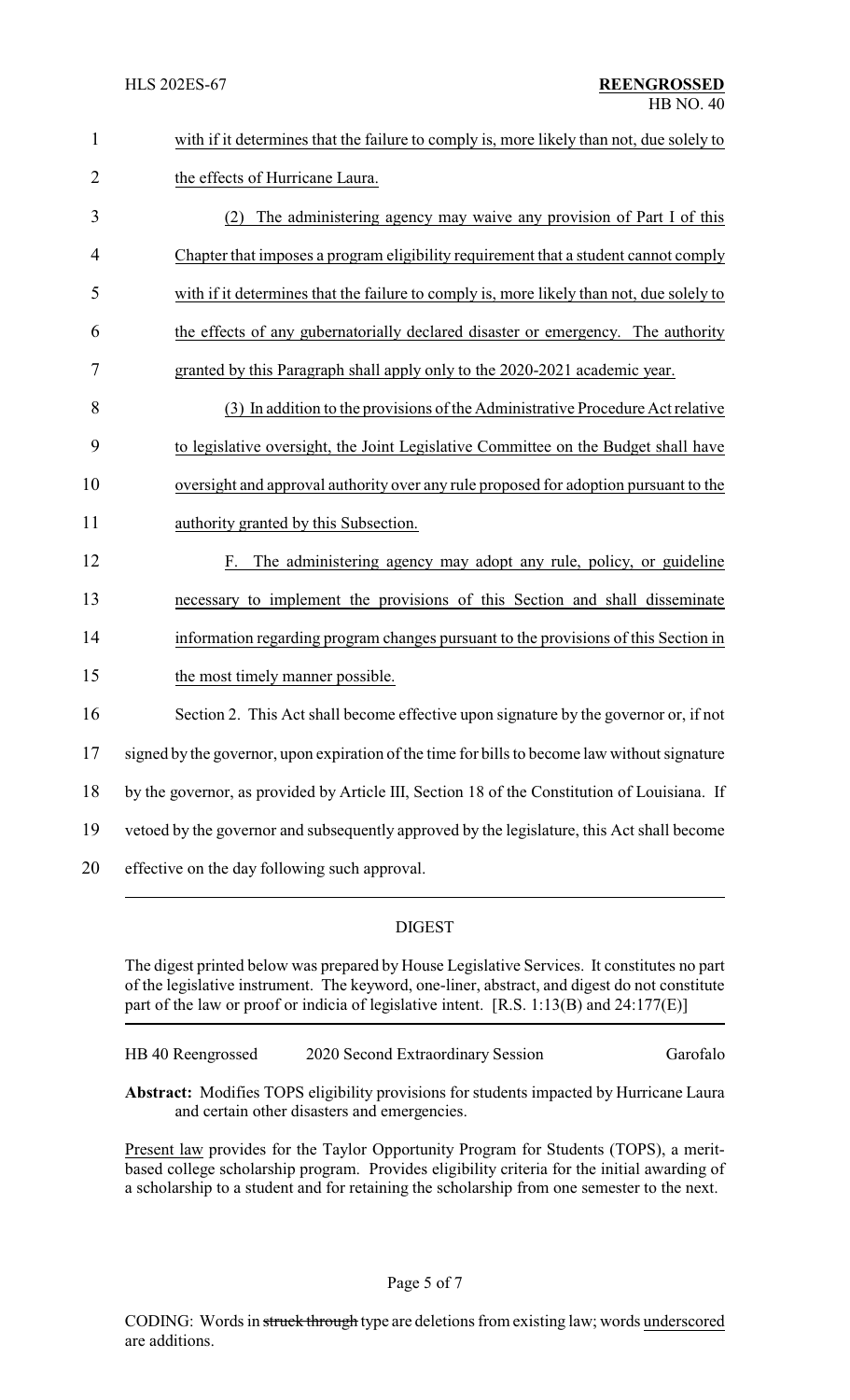### **Initial eligibility for students impacted by Hurricane Laura**

Proposed law modifies initial eligibility requirements for a TOPS award for certain students as follows:

- (1) Present administrative rule provides that the deadline for taking the ACT is April. Proposed law provides that the 2020 deadline is Dec. 31, 2020, and prohibits reducing the period of eligibility for a student who qualifies under this extended deadline. Authorizes the administering agency to provide an exception if the student was registered for a test canceled due to the hurricane and unable to schedule a test before the deadline due to circumstances beyond his control. Specifies that the initial or upgraded award shall first be paid for the semester during which the qualifying score was achieved.
- (2) A student who graduates from an out-of-state high school shall not be required to have a higher ACT score than in-state graduates.
- (3) A student shall not be required to complete a core curriculum if his principal certifies that failure to comply was due to lack of course availability.
- (4) Residency requirements shall be satisfied:
	- (a) If a student actually resided in La. during his entire 11th grade year and was enrolled for such time in an eligible La. high school or, for dependent students, if he has a parent or court-ordered custodian who actually resided in an affected parish for at least the 12 months prior to Aug. 26, 2020.
	- (b) If a parent of a student who graduates from an out-of-state high school and who was displaced from an affected parish due to Hurricane Laura actually resided in La. for at least the 12 months prior to Aug. 26, 2020.
- (5) A home study student who attended a La. high school and who completes the 12th grade in a home study program shall not be required to have completed both the 11th and 12th grades in the program.

Proposed law above relative to initial eligibility applies only to a student who, on Aug. 26, 2020, met one of the following criteria:

- (1) He was enrolled in a public or nonpublic high school located in an affected parish.
- (2) He resided in an affected parish and was enrolled in a BESE-approved home study program.

### **Continuing eligibility for students impacted by Hurricane Laura**

Proposed law, applicable to the 2020-2021 academic year, modifies continuing eligibility requirements for a TOPS award for certain students as follows:

- (1) Waives present law requirements for steady academic progress and a certain cumulative GPA.
- (2) Present law provides for possible reinstatement of an award suspended because of GPA or failure to make steady academic progress. Proposed law extends the time a student has to recover an award by one semester for each he is unable to enroll or complete.
- (3) Waives present law providing for the reduction of eligibility by a semester for each semester that a student is enrolled in an out-of-state college or university.

### Page 6 of 7